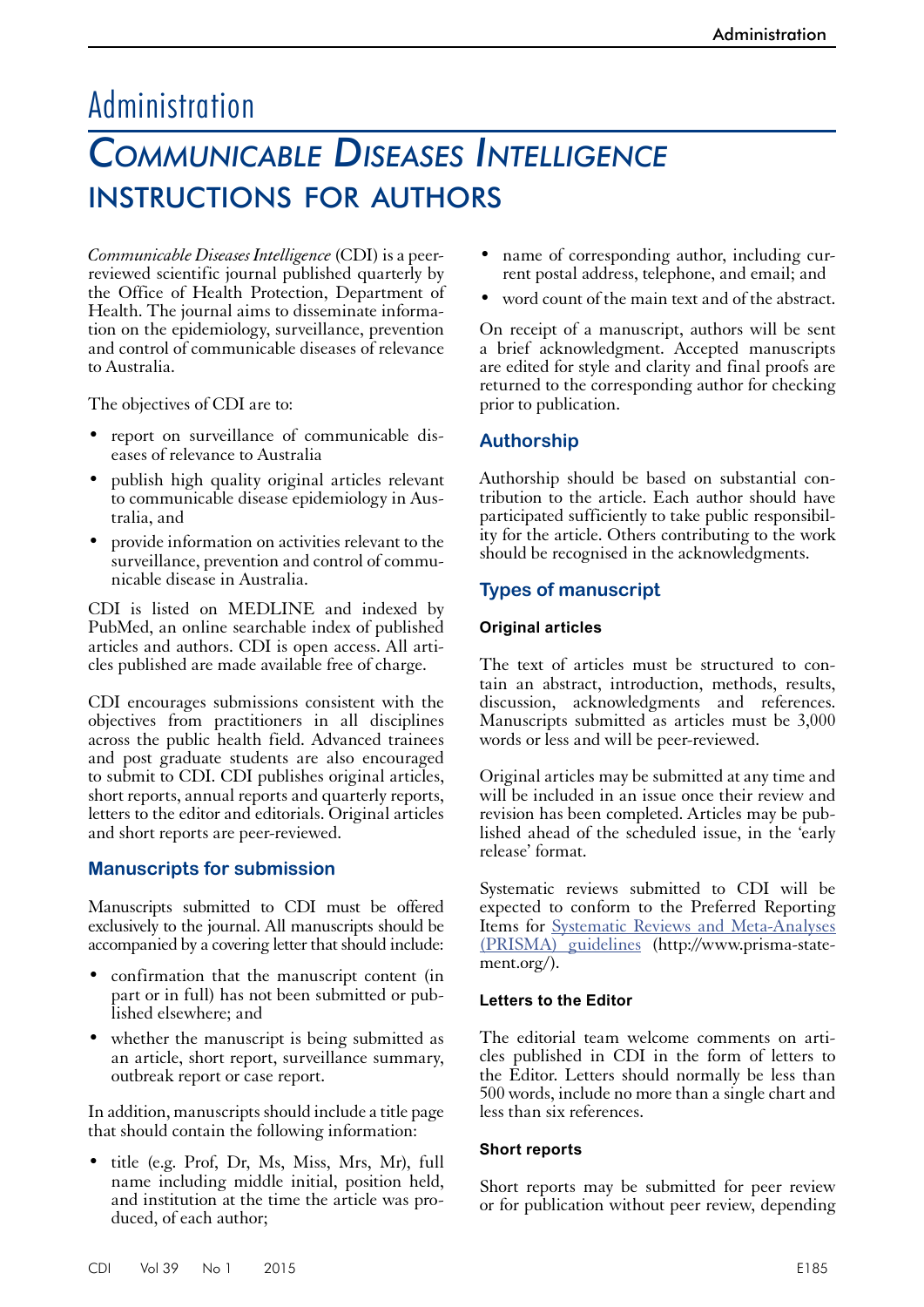on the content. Articles of particular relevance for rapid dissemination (such as timely outbreak reports) may be fast-tracked for early release prior to the next issue of CDI. Please discuss your requirements with the editorial team. Short reports may include an abstract. Types of short reports include:

#### *Surveillance summaries*

A report of 1,000 words or less that briefly reports on changes in the local epidemiology of a communicable disease, changes in surveillance systems, or new interventions, such as introducing vaccination in an at-risk group. Surveillance summaries should provide a brief description of the setting and a discussion of the significance of the events, changes or interventions.

## *Case reports*

Brief reports of 500 to 1,000 words on cases of communicable disease will be considered based on their public health significance. Authors must note the instructions on the protection of patient's right to privacy (refer to the Ethics committee approvals and patients' right to privacy below). Some discussion of the significance of the case for communicable disease control should be included.

### *Outbreak reports*

Reports of communicable disease outbreaks of 500 to 1,000 words will be considered for publication based on their public health significance. Reports should include details of the investigation, includ- ing results of interventions and the significance of the outbreak for public health practice. More comprehensive reports on outbreaks should be submitted as articles.

An outbreak report may be structured as below (the subheadings can be adjusted to suit), or may be unstructured if very brief.

Most outbreak reports will present only the descriptive epidemiology of the outbreak, with suspected risk factors for infection. The findings of any analytic study would usually be presented in an article at a later date, though authors may choose to present preliminary analyses from analytic studies.

## *Suggested structure*

## *Abstract*

A very brief unstructured abstract should be included

## *Background and methods*

Including initial detection of the outbreak, case finding and interview techniques, study design and any statistical methods

#### *Description of outbreak*

Case definition, number of cases, number laboratory confirmed, symptoms. Time, place and person, epidemic curve

A maximum of two tables and/or figures is suggested.

## *Laboratory, trace back and environmental investigations*

Details of the proportion of laboratory confirmation of cases

## *Public health response*

A very brief description of any actions taken to prevent further cases may be included

#### *Discussion*

Including the significance of the outbreak for public health practice

#### *References*

A maximum of 20 references is suggested

# **Peer review process**

Articles provisionally accepted for publication will undergo a peer review process and articles may be rejected without peer review. Short reports may be submitted for peer review, or may be reviewed at the discretion of the Editor. Articles will be subject to review by two experts in the field and short reports by one or two reviewers (if any).

When submitting your manuscript, you may specify reviewers who are qualified to referee the work, who are not close colleagues and who would not have a conflict of interest. Suggestions regarding reviewers will be considered, however, the Editor has the final decision as to who to invite to review a particular article.

Authors may be asked to revise articles as a result of the review process before the final decision about publication is made by the Editor. Revised articles are to be returned with a covering letter addressing each comment made by each reviewer.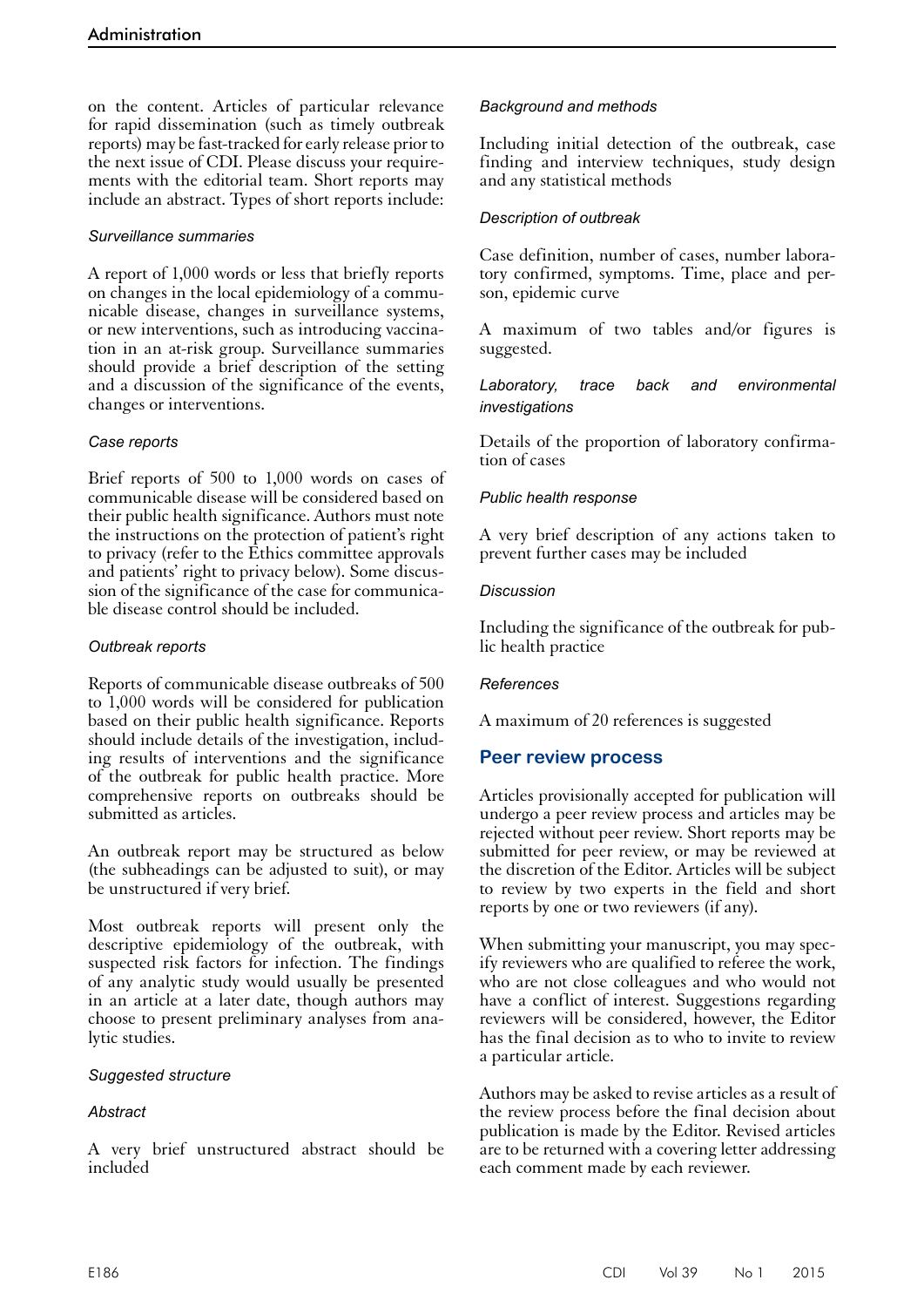Annual reports and quarterly reports are not subject to peer review.

## **Document preparation**

Articles and reports must be written in clear, comprehensible English. Authors should pay particular attention to the style guides, web accessibility requirements and table and figure formatting requirements provided on these pages.

Articles are only accepted in electronic form, in Microsoft Word and Microsoft Excel. Graphics may be provided in a range of other formats (see section below on illustrations). In addition:

- Arial font is preferred but if not available use Times New Roman.
- Abstracts should not exceed 250 words. Do not cite references in abstracts.
- Structured abstracts are acceptable.
- Include up to 10 keywords.
- Avoid too many abbreviations.
- Use sentence case for all headings.

Manuscripts should be submitted with a one or two sentence summary of the article.

## **Tables**

Tables and table headings should be located within the body of the manuscript and all tables should be referred to within the results section.

Information in tables should not be duplicated in the text.

Headings should be brief.

Simplify the information as much as possible, keeping the number of columns to a minimum and avoid merged cells as much as possible.

Separate rows or columns are to be used for each information type (e.g. percentage and number should be in separate columns rather than having one in parentheses in the same column).

If abbreviations are used these should be explained in a footnote.

Footnotes should use the following symbols in sequence:

## \* † ‡ § || ¶ \*\* †† ‡‡

Do not use blank rows or blank columns for spacing.

A short summary of each table should be included to satisfy government accessibility requirements (refer to Web accessibility requirements).

## **Figures and illustrations**

Figures and illustrations, including headings, should be provided in the body of the manuscript and should be referred to within the results section. They should also be provided as a separate file.

Examples of each of the following can be found in the [on-line version of Instructions to authors](http://www.health.gov.au/internet/wcms/publishing.nsf/Content/cda-pubs-cdi-auth_inst.htm) (http://www.health.gov.au/internet/wcms/publishing.nsf/Content/cda-pubs-cdi-auth\_inst.htm)

A long text description should be included to satisfy government accessibility requirements (refer to Web accessibility requirements).

#### **Figures**

Use Microsoft Excel.

Each figure should be created as a separate worksheet rather than as an object in the datasheet (use the 'as new sheet' option for chart location).

The numerical data used to create each figure must be included on a separate worksheet (see example on the Department of Health web site).

Worksheets should be appropriately titled to distinguish each graph (e.g. Figure 1, Figure 2; Figure 1 data, Figure 2 data).

Do not include the graph heading on the Excel worksheet.

Graphs should be formatted to CDI requirements as much as possible. These requirements are available on the [Health web site](http://www.health.gov.au/internet/main/publishing.nsf/Content/cda-pubs-cdi-auth_excel_fig.htm) (http://www.health. gov.au/internet/main/publishing.nsf/Content/cdapubs-cdi-auth\_excel\_fig.htm).

#### **Illustrations**

Illustrations or flow charts can be included if required.

Images should preferably be at least 300 dpi.

Electronic copies of computer-generated illustra- tions should preferably be saved in a vector image program such as Adobe Illustrator or other similar graphic but charts created in either Word or PowerPoint are acceptable. Use a sans serif font for figures (e.g. Arial). Symbols, lettering and numbering should be clear and large enough to be legible when reduced in size.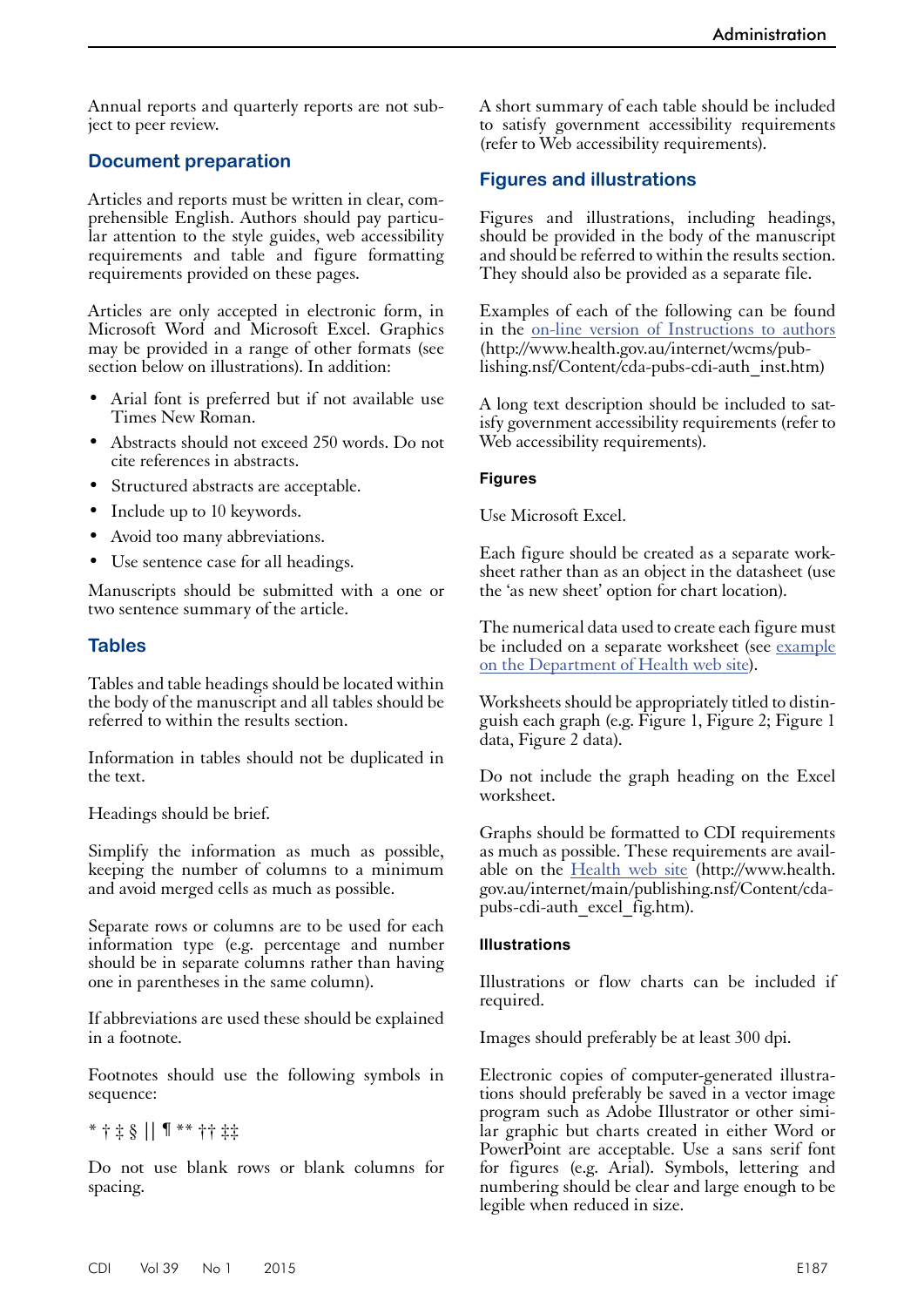## **Photographs**

Photographs may be submitted if required.

Photos need to be at least 300 dpi.

Electronic copies should be saved in Adobe Photoshop, or similar graphic software in one of the following graphic formats (in preferential order):

- PSD
- TIFF
- EPS
- JPEG (JPG).

## **Maps**

Maps created by mapping programs such as MapInfo or ArcGIS should be saved at 300 dpi and in one of the following graphic formats (in preferential order) to allow editing of font size and colours:

- AI
- EMF

If this is not possible the following graphic formats should be used (in preferential order):

- TIFF
- EPS
- GIF.

## **Other images**

Other images may be submitted in one of the fol-<br>lowing graphic formats (in preferential order):

- PSD
- TIFF
- EPS, or
- GIF.

Authors should aim for maximum levels of contrast between shaded areas. Use a sans serif font for text. Symbols, lettering and numbering should be clear and large enough to be legible when reduced in size.

# **Web accessibility requirements**

The Australian Government is required to meet level AA of the [Web Content Accessibility](http://www.w3.org/TR/WCAG20/) [Guidelines version 2.0 \(WCAG 2.0\)](http://www.w3.org/TR/WCAG20/). These guidelines include the need for alternate methods of presenting the information depicted in imagesincluding figures and maps—for readers with vision impairment and other disabilities using text readers. Complex tables also present challenges for text readers.

Articles and reports should be submitted with:

- a short summary of any tables
- a long text description of any figures;
- a long text description of any maps, flowcharts, or other images. For thermal maps showing disease rates by statistical location, a data table may be a preferred alternative.

Keep in mind that the description should be sufficient for a sight impaired person to understand what the information image is trying to convey,

[Samples of descriptors for tables and figures](http://www.health.gov.au/internet/main/publishing.nsf/Content/cda-pubs-cdi-auth_web.htm) can be found on the Department of Health web site (http://www.health.gov.au/internet/main/publishing.nsf/Content/cda-pubs-cdi-auth\_web.htm).

Further information about WCAG 2.0 is available from the [Australian Government Information](http://agimo.gov.au/)  [Management Office](http://agimo.gov.au/) (http://agimo.gov.au/)

## **References**

References should be identified consecutively in the text using the Vancouver reference style. Any punctuation should precede the reference indicators.

Abbreviate journal names as in the PubMed jour[nal database](http://www.ncbi.nlm.nih.gov/entrez/query.fcgi?db=journals) (http://www.ncbi.nlm.nih.gov/entrez/ query.fcgi?db=journals) (e.g. *Commun Dis Intell*). Include the surnames and initials of all authors (or only the first six authors, et al, if there are more than six). Cite the first and last page numbers in full, and specify the type of reference (e.g. letter, editorial).

[Examples of the Vancouver reference style](http://www.health.gov.au/internet/main/publishing.nsf/Content/cda-pubs-cdi-auth_van_style.htm) are available on the Health web site. See also the [International Committee of Medical Journal](http://www.nlm.nih.gov/bsd/uniform_requirements.html)  [Editors Uniform requirements for manuscripts](http://www.nlm.nih.gov/bsd/uniform_requirements.html) submitted to biomedical journals *Ann Intern Med* 1997;1126:36–47 (http://www.nlm.nih.gov/bsd/ uniform\_requirements.html).

Cite personal communications and unpublished papers in the text, not in the reference list, with the exception of material that has been accepted for publication (in press). Obtain written permission from people cited, and include their title, position and affiliation.

The accuracy of references is the responsibility of authors.